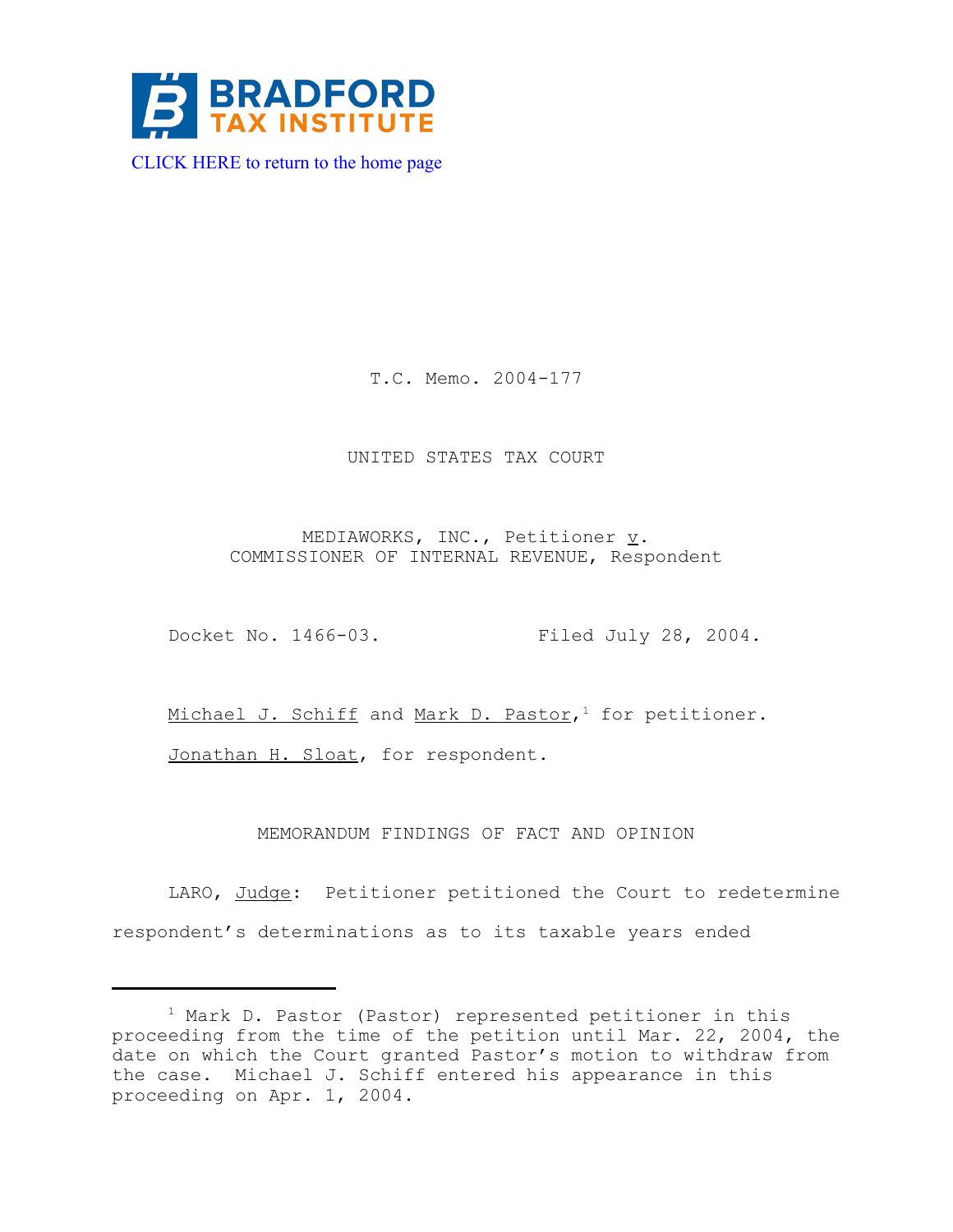August 31, 1998 and 1999. Respondent determined that petitioner is liable for deficiencies of \$65,772 and \$53,459, respectively. Respondent determined that petitioner is liable for section 6662(a) accuracy-related penalties of \$13,154.40 and \$10,691.80, respectively.

Following the parties' concessions, we decide first whether petitioner may deduct expenses (disputed deductions) related to its yacht. We hold it may not. We decide second whether petitioner is liable for the accuracy-related penalties determined by respondent. We hold it is. Unless otherwise indicated, section references are to the applicable versions of the Internal Revenue Code. Rule references are to the Tax Court Rules of Practice and Procedure.

#### FINDINGS OF FACT2

Some facts were stipulated and are so found. The stipulation of facts and the accompanying exhibits are incorporated herein by this reference. Petitioner is a C corporation that was incorporated in 1991 under the laws of California. Its principal activity is the production of films,

 $- 2 -$ 

 $2$  The Court directed each party to file an opening brief and a reply brief, the latter limited to making any objection to the opposing party's proposed findings of fact. Petitioner has not filed a reply brief. We conclude that petitioner has conceded respondent's proposed findings as correct, except to the extent that its opening brief contains proposed findings inconsistent therewith. Peacock v. Commissioner, T.C. Memo. 2002-122; Morgan v. Commissioner, T.C. Memo. 2000-231, affd. 23 Fed. Appx. 813 (9th Cir. 2001).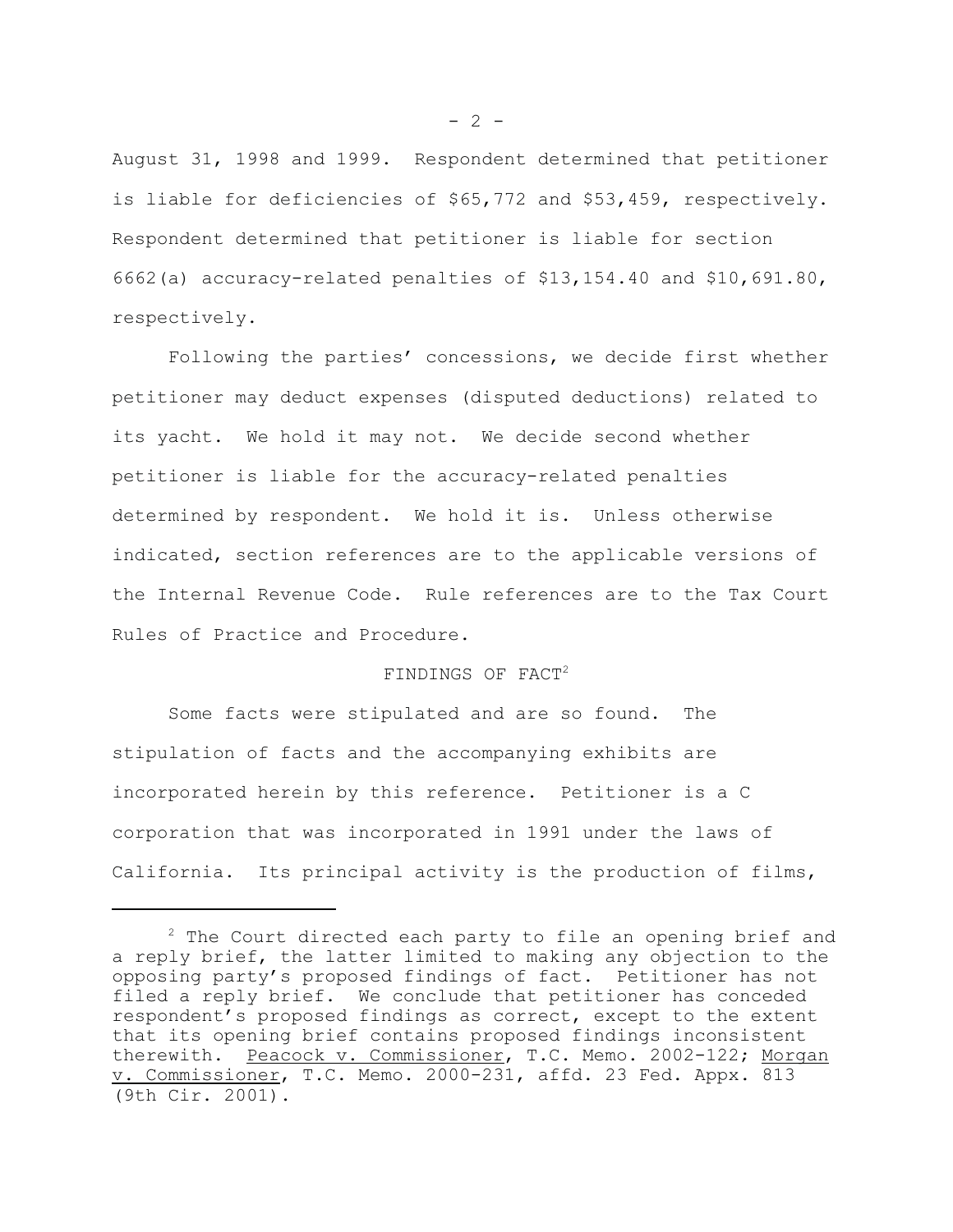specifically, creative advertisements. Its principal place of business was in Studio City, California, when its petition was filed. For Federal income tax purposes, it uses the cash receipts and disbursements method of accounting and a taxable year that ends on August 31.

After 1996, William Michael Roach (Roach) was petitioner's sole shareholder, director, and officer. Roach is a lawyer by schooling and a filmmaker by profession. He is an avid and experienced sailor who during the subject years loved to race yachts. He was during those years a member of the California Yacht Club in Marina Del Rey, California (yacht club).

Throughout petitioner's existence, Roach has used petitioner and its resources to advance his personal enjoyment of sailing and his initiation into the sport of sailboat racing. On or about August 17, 1992, petitioner purchased a 30-foot Catalina sailboat (Catalina) for approximately \$29,067. Petitioner's board resolved as to the Catalina that "It is in the best interest of the Corporation [petitioner] to purchase a Catalina 30 to be used for a general business office, staff and client meetings, and corporate entertainment for a purchase price of approximately \$29,067". On September 18, 1996, petitioner purchased a 35.5-foot Beneteau sailboat (Beneteau) at a cost of \$67,000. Petitioner's board resolved as to the Beneteau that "It is in the best interest of the Corporation to purchase a Beneteau

 $- 3 -$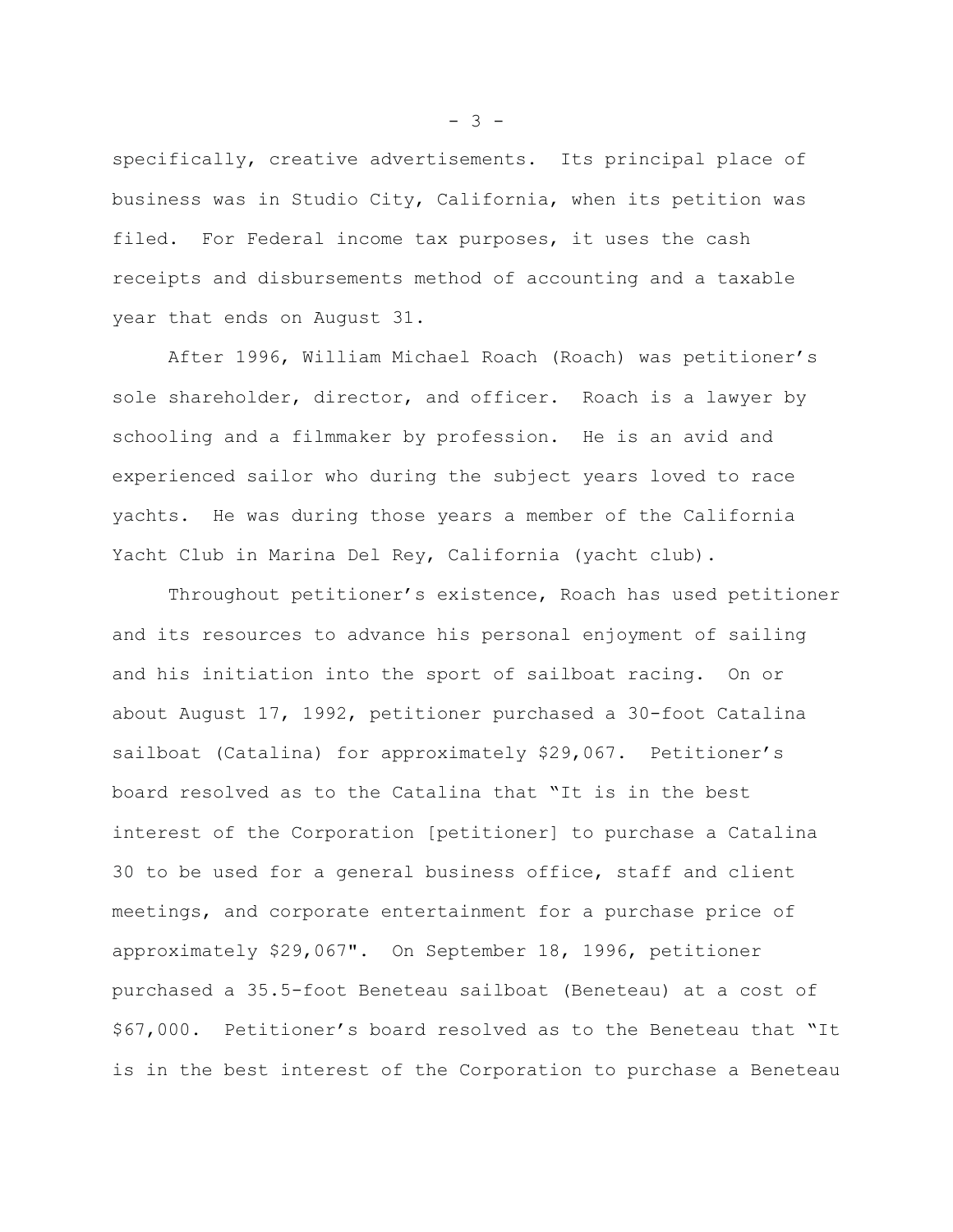35.5 to be used for a general business office, staff and client meetings, and corporate entertainment for a purchase price of approximately \$67,000". On or about August 29, 1997, petitioner purchased the sailboat at issue, a 42-foot Centurion yacht (Centurion), for  $$155,000.^3$  Petitioner's board resolved as to the Centurion that "It is in the best interest of the Corporation to purchase a 1985 Centurion 42 by Wauquiez to be used for a general business office, staff and client meetings, and corporate entertainment for a purchase price of approximately \$155,000". At the time of the last resolution, petitioner was headquartered in two or three suites of offices in Burbank, California. Those suites included at least one production studio and at least eight editing rooms.

Before petitioner purchased the Centurion, Roach had done little sailboat racing. Roach considered the purchase of the Centurion to be an opportunity for him to compete in performance racing. The Centurion is a very high class, powerful sailboat that was built in 1985 and is considered to be a prestigious and luxurious yacht that is one of the fastest yachts of great international class. From an operation point of view, the Centurion was designed for pure sailing joy and has a helm that

 $- 4 -$ 

<sup>&</sup>lt;sup>3</sup> Petitioner disposed of the Catalina before purchasing the Centurion, and it sold the Beneteau 4 days after it purchased the Centurion. In addition to these three boats, Roach, either personally or through petitioner, purchased three other sailboats.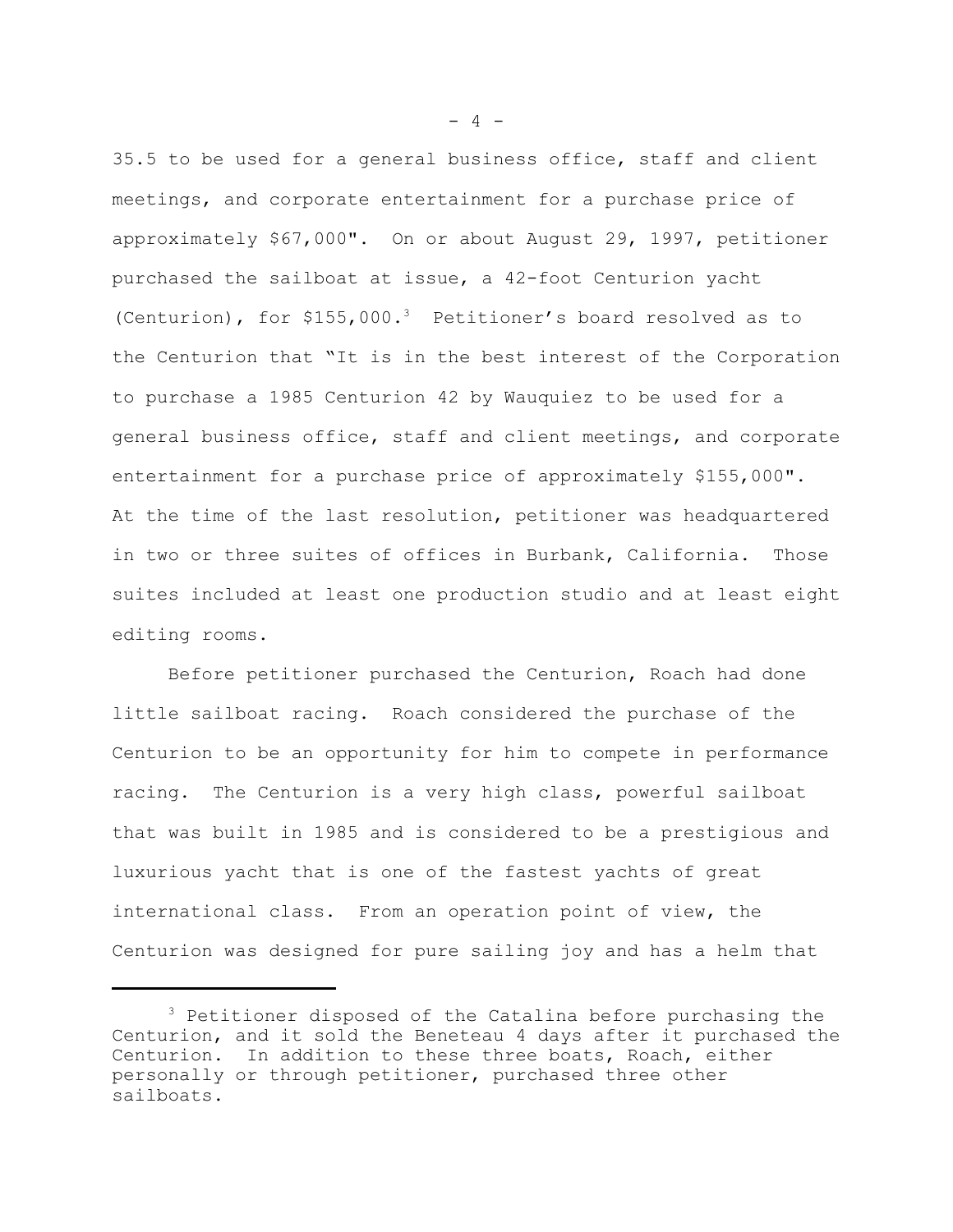challenges and entertains the most demanding helmsman. From a structural point of view, the Centurion features, among other things, a double-berth stateroom, two or three cabins, two toilet compartments, a galley with a stove, oven, refrigerator, and handpainted tiles, and a spacious diningroom with a bar, a dining table, and comfortable seating around the dining table for at least eight individuals. The Centurion also has on board a built-in compact disk player and speakers, a TV/VCR, and a video camera.

Roach moors the Centurion in a slip that petitioner rents at the yacht club, and he races the Centurion competitively. In April 1998, Roach captained the Centurion in the 51st annual overnight race from Newport, California, to Ensenada, Mexico (Ensenada race). Each individual in Roach's 6-man crew for the Ensenada race was an experienced and avid sailor, and none of these individuals was paid for his services on board the Centurion during the race. Generally, at any given time during the Ensenada race, three or four of the individuals on board the Centurion actually sailed the Centurion while the others had no assigned duties and were free to sleep, read, fish, or do whatever else they wanted. In February 1999, Roach captained the Centurion in the 15th biennial 8-day yacht race from Marina Del Ray, California, to Puerto Vallarta, Mexico (Puerto Vallarta race). Roach listed himself in the Puerto Vallarta race as the

 $- 5 -$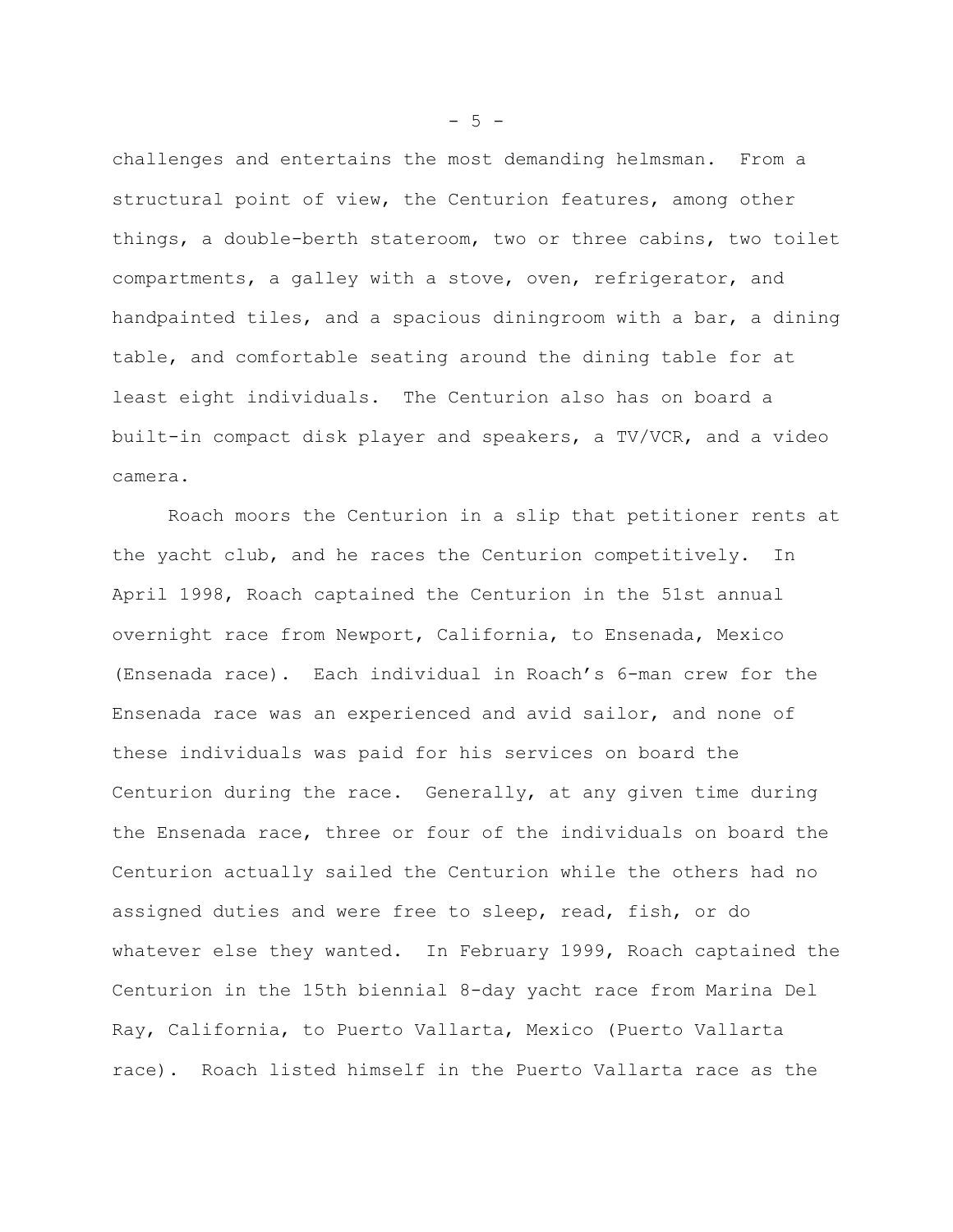Centurion's owner, and each individual in Roach's 6-man crew for this race was an experienced and avid sailor who received no pay for his services on board the Centurion during the race. Before the Puerto Vallarta race, Roach and his crew trained for the race by taking the Centurion out on test runs. Roach and his crew slept on board the Centurion during both the Ensenada and Puerto Vallarta races, and they wined and dined together on board the Centurion (at least for lunch) during the Puerto Vallarta race. At least some of the individuals on board the Centurion also fished during the Puerto Vallarta race. Roach or one of his crew members, a fellow filmmaker, videotaped the events happening on board the Centurion during both races, and Roach queried whether he could someday include that segment for a commercial purpose.<sup>4</sup>

During each of the subject years, Roach also regularly raced the Centurion in the "Beer Can" races which the yacht club held weekly on the Wednesdays in and around the summer months. These races generally lasted approximately 1 hour and were held at sunset in the spirit of camaraderie and good-natured, friendly competition. Winners of the races received trophies as prizes, and the races were always followed by a dinner/party at the yacht

 $- 6 -$ 

<sup>&</sup>lt;sup>4</sup> In addition to the Ensenada and Puerto Vallarta races, which both lasted more than 1 day, Roach also planned to race the Centurion later in 1999 in a multiday race from San Francisco to Hawaii.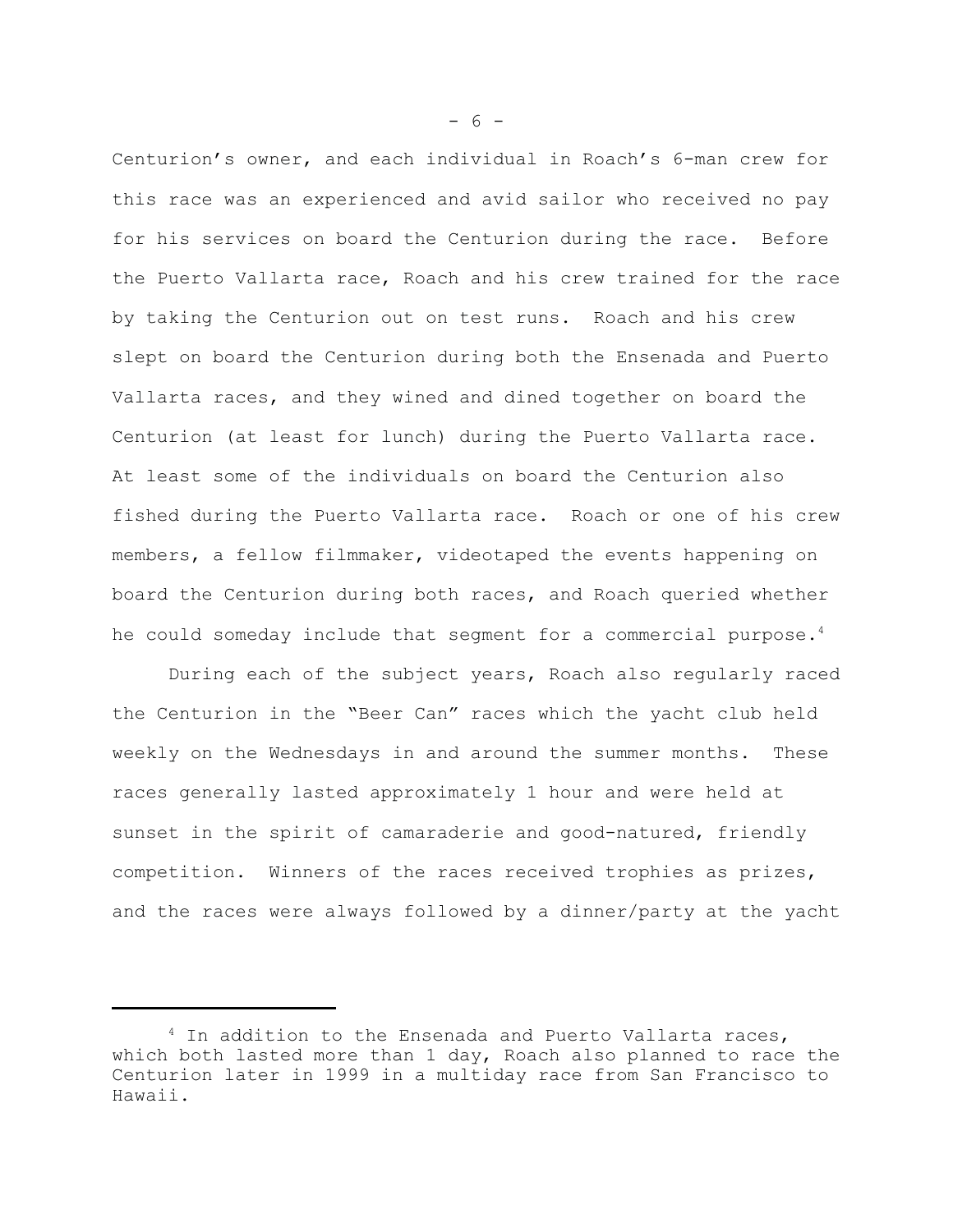club that was held for and attended by Roach and the races' other participants.

Roach sailed in the beer can races with a total crew of 6 to 10 men and/or women, and none of these individuals was compensated for his or her services on board the Centurion during these races. Roach's crew members for the beer can races varied from week to week and consisted mainly of friends and whoever else happened to show up at the yacht club for the races. (One of Roach's regular crew members at these races was his personal insurance agent.) The commonality of all of Roach's crew members generally was that they enjoyed sailing. Roach considered the beer can races to be the perfect venue for entertaining clients and prospective clients, and, on some occasions, he invited clients or prospective clients of petitioner on board the Centurion during the beer can races to allow them to experience the joy of sailing. Roach sometimes videotaped the happenings on board the Centurion during the beer can races.

During the subject years, Roach also sailed the Centurion sometimes on weekends. During each of those years, individuals on board the Centurion took photographs, drank wine and beer, ate cheese, and discussed personal matters.

On its Federal income tax returns for the subject years, petitioner claimed the disputed deductions of \$159,134 and \$135,834, respectively, as to the Centurion. These underlying

- 7 -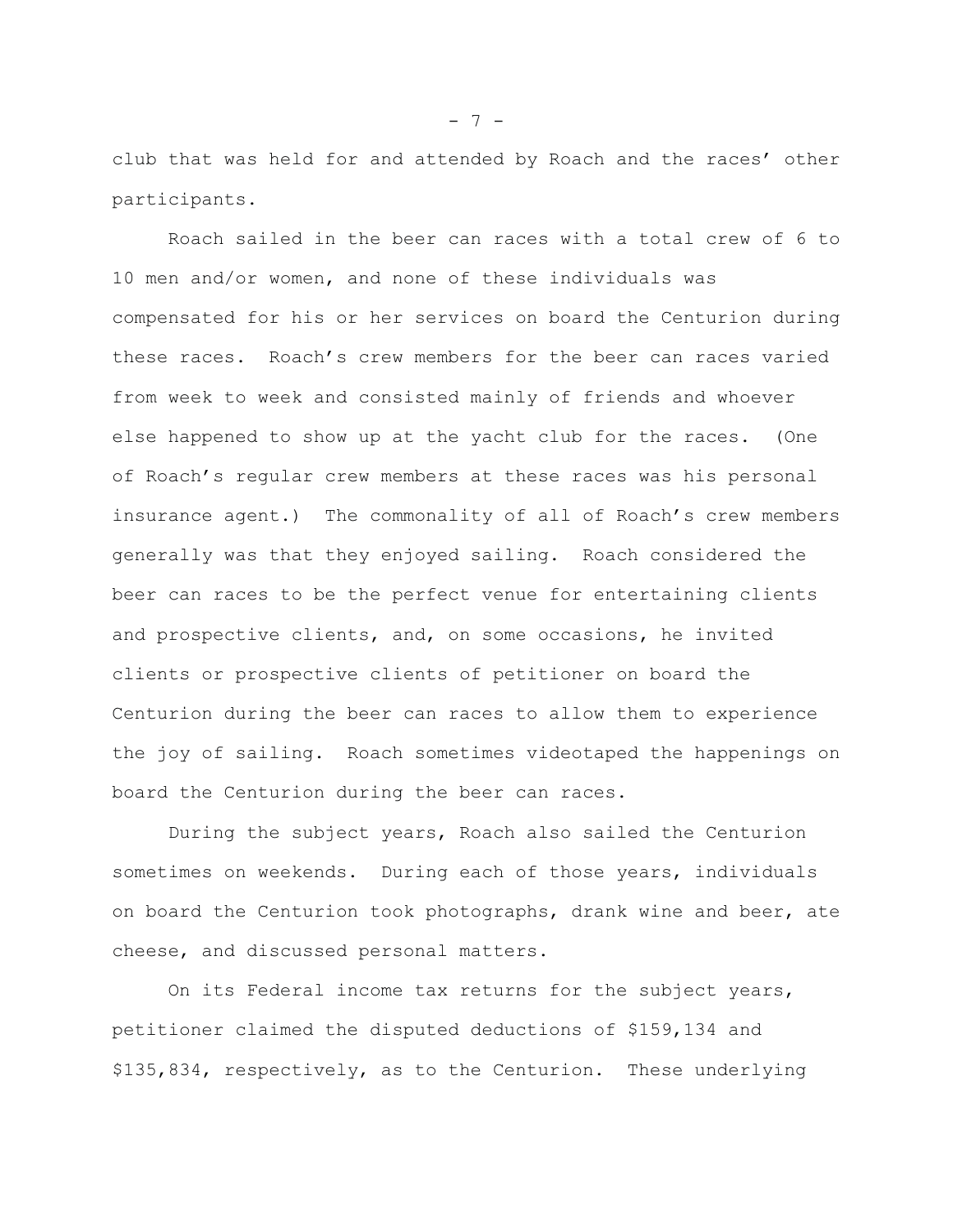expenses, none of which were identified on the returns as related to a boat, included depreciation, interest on a loan, slip expenses, and expenses for maintenance and repair. Respondent disallowed all of the disputed deductions determining that the Centurion was an entertainment facility and that the claimed expenses were nondeductible under sections 162 and 274. Neither petitioner nor Roach maintained a contemporaneous guest log (log) for the Centurion. During respondent's audit of the subject returns, Roach prepared a log for the Centurion, and he submitted that log to the Internal Revenue Service in support of his claim that petitioner used the Centurion entirely for business. The log identified individuals who were purportedly on board the Centurion during the subject years but who in fact were not. The log also did not reference the Ensenada or Puerto Vallarta races. During the discovery portion of this proceeding, Roach was evasive as to whether any individuals fished or slept on board the Centurion during the subject years.

Harold Jung (Jung) is a certified public accountant who for approximately 2 decades has been the accountant for Roach's many business companies and the preparer of Roach's individual income tax returns. Jung prepared petitioner's financial statements and Federal income tax returns for the subject years. Roach told Jung that Roach kept a log as to the Centurion and that petitioner used the Centurion 100 percent for business. Jung

- 8 -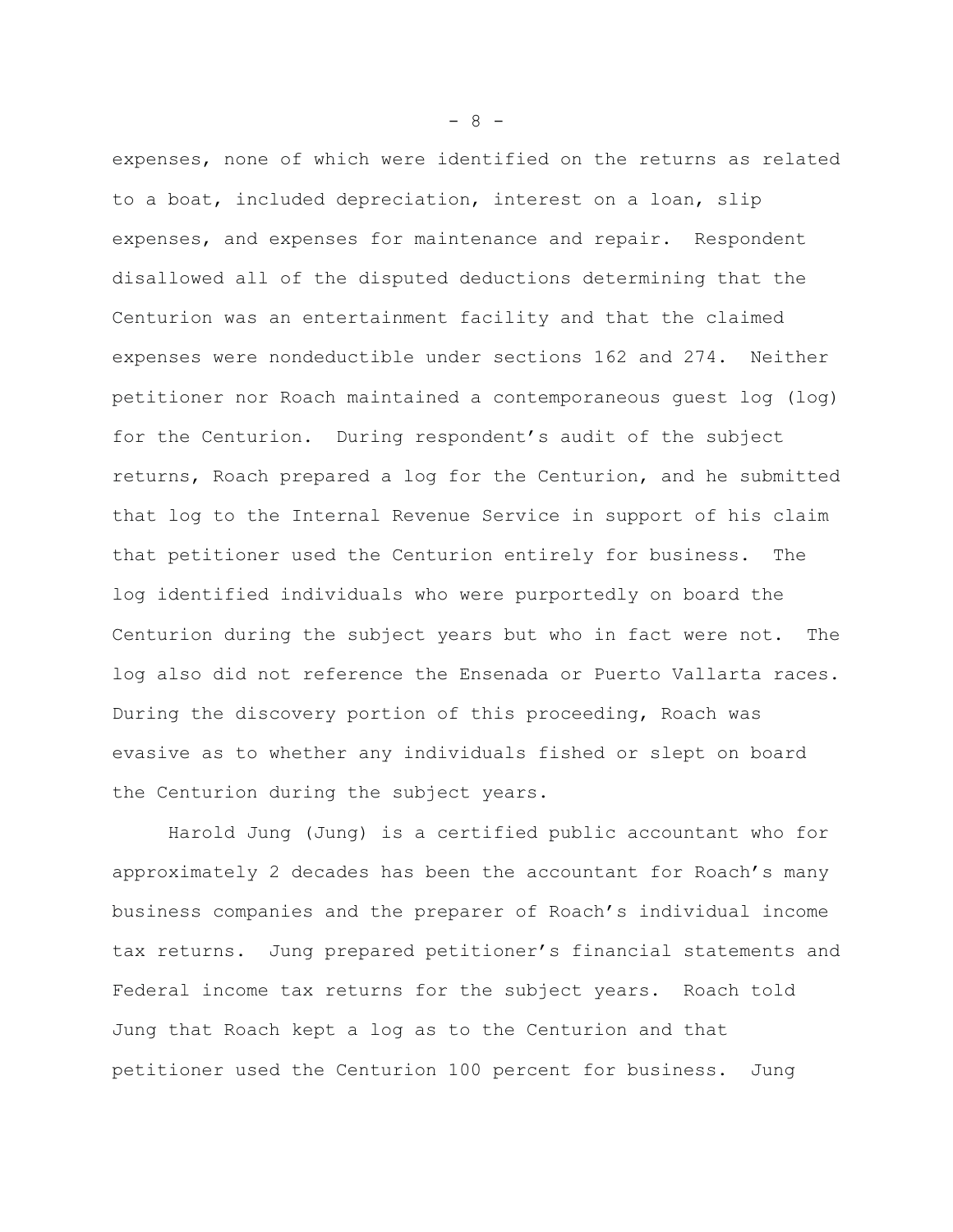prepared the subject returns relying upon that information. Roach did not tell Jung that, during the subject years, the Centurion sailed in the Ensenada, Puerto Vallarta, and beer can races, that individuals slept on the Centurion, and that individuals fished on board the Centurion; Jung believed otherwise as to each of these matters. Jung also was not told about the individuals who were on board the Centurion during the relevant years. Roach told Jung that the Centurion was used by petitioner as a conference/meeting room for its staff and as a place to write, and Roach led Jung to believe that Roach simply met individuals on board the Centurion while it was moored at the yacht club. Roach also led Jung to believe that meals were not eaten on board the Centurion.

Roach signed under penalties of perjury 1998 and 1999 property tax statements for the Centurion, and he submitted those statements to the Office of Assessor for the County of Los Angeles. Roach reported on the 1998 property tax statement that the Centurion's use was "recreation". Roach reported on the 1999 property tax statement that the Centurion's use was "pleasure".

#### OPINION

## 1. Court's Perception of Petitioner's Witness Roach

Petitioner's primary witness at trial was Roach. On the basis of our view of Roach when he testified, as well as on the basis of our consideration of his testimony in the light of the

- 9 -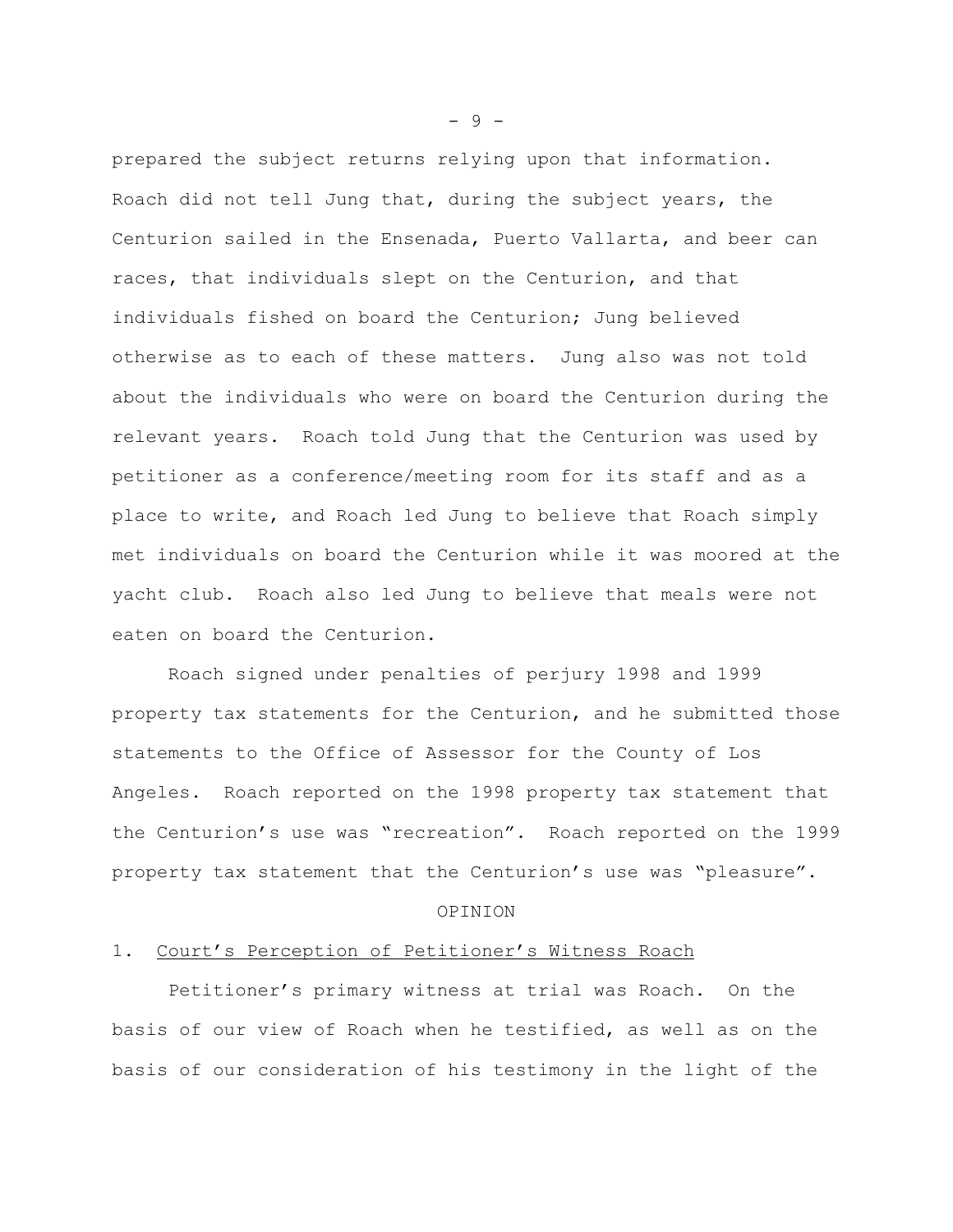record as a whole, we did not find Roach to be credible. Under the circumstances, we are not required to, and we do not, rely on Roach's testimony to support petitioner's positions herein. Ruark v. Commissioner, 449 F.2d 311, 312 (9th Cir. 1971), affg. per curiam T.C. Memo. 1969-48; Clark v. Commissioner, 266 F.2d 698, 708-709 (9th Cir. 1959), affg. in part and remanding T.C. Memo. 1957-129; Tokarski v. Commissioner, 87 T.C. 74, 77 (1986).

# 2. Disputed Deductions

Section 162(a) allows the deduction of "all the ordinary and necessary expenses paid or incurred during the taxable year in carrying on any trade or business". Under that section, a cash basis taxpayer such as petitioner may deduct an expenditure if it is: (1) An expense, (2) an ordinary expense, (3) a necessary expense, (4) paid during the taxable year, and (5) made to carry on a trade or business. Commissioner v. Lincoln Sav. & Loan Association, 403 U.S. 345, 352-353 (1971); Lychuk v. Commissioner, 116 T.C. 374, 386 (2001).

Respondent determined that sections 162 and 274 do not entitle petitioner to deduct its expenses related to the Centurion. In order to prevail, petitioner must prove that determination wrong.<sup>5</sup> Rule 142(a)(1); Welch v. Helvering,

<sup>&</sup>lt;sup>5</sup> Sec. 7491(a) was added to the Code by the Internal Revenue Service Restructuring and Reform Act of 1998, Pub. L. 105-206, sec. 3001(c), 112 Stat. 727, effective for court proceedings arising from examinations commencing after July 22, 1998. (continued...)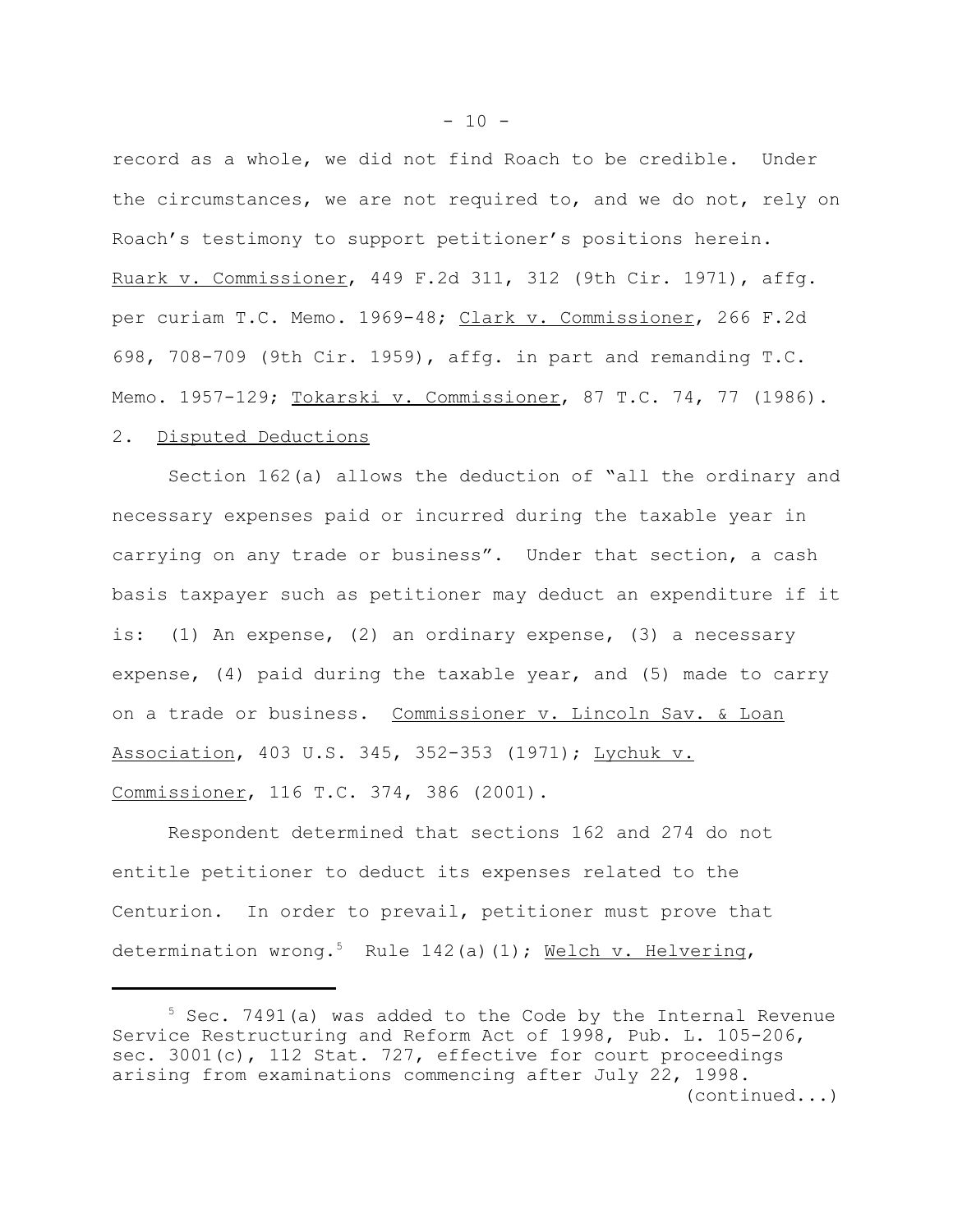290 U.S. 111, 115 (1933). Petitioner also bears the burden of proving its entitlement to any deduction claimed. INDOPCO, Inc. v. Commissioner, 503 U.S. 79 (1992); New Colonial Ice Co. v. Helvering, 292 U.S. 435 (1934).

Petitioner argues that the evidence establishes that it used the Centurion entirely for business and that it did not use the Centurion at all for the purpose of entertainment, amusement, or recreation. Petitioner asserts that the Centurion was a business facility with offices on board and that it also used the Centurion to film sailboat races and experiment with a digital camera for the production of documentaries. We disagree with petitioner's assertions as to its use of the Centurion. On the basis of the record before us, we are convinced that petitioner's use of the Centurion had little, if any, relationship to its business but was primarily (if not solely) for the personal enjoyment, entertainment, amusement, and/or recreation of Roach, an avid sailor and racer of yachts.<sup>6</sup> We conclude that the

 $- 11 -$ 

 $5(\ldots$ continued)

Sec. 7491(a)(1) provides that the burden of proof shifts to the Commissioner in specified circumstances. Petitioner makes no argument that sec. 7491(a)(1) applies to this case, and we conclude that it does not. See, e.g., sec. 7491(a)(2) (sec. 7491(a)(1) applies with respect to an issue only if the taxpayer meets certain requirements).

 $6$  While Roach testified that the Centurion was purchased to film documentaries on yacht racing, Roach's longtime accountant, Jung, made no mention of such a purpose during his testimony. Nor did the minutes of petitioner's board meetings make any (continued...)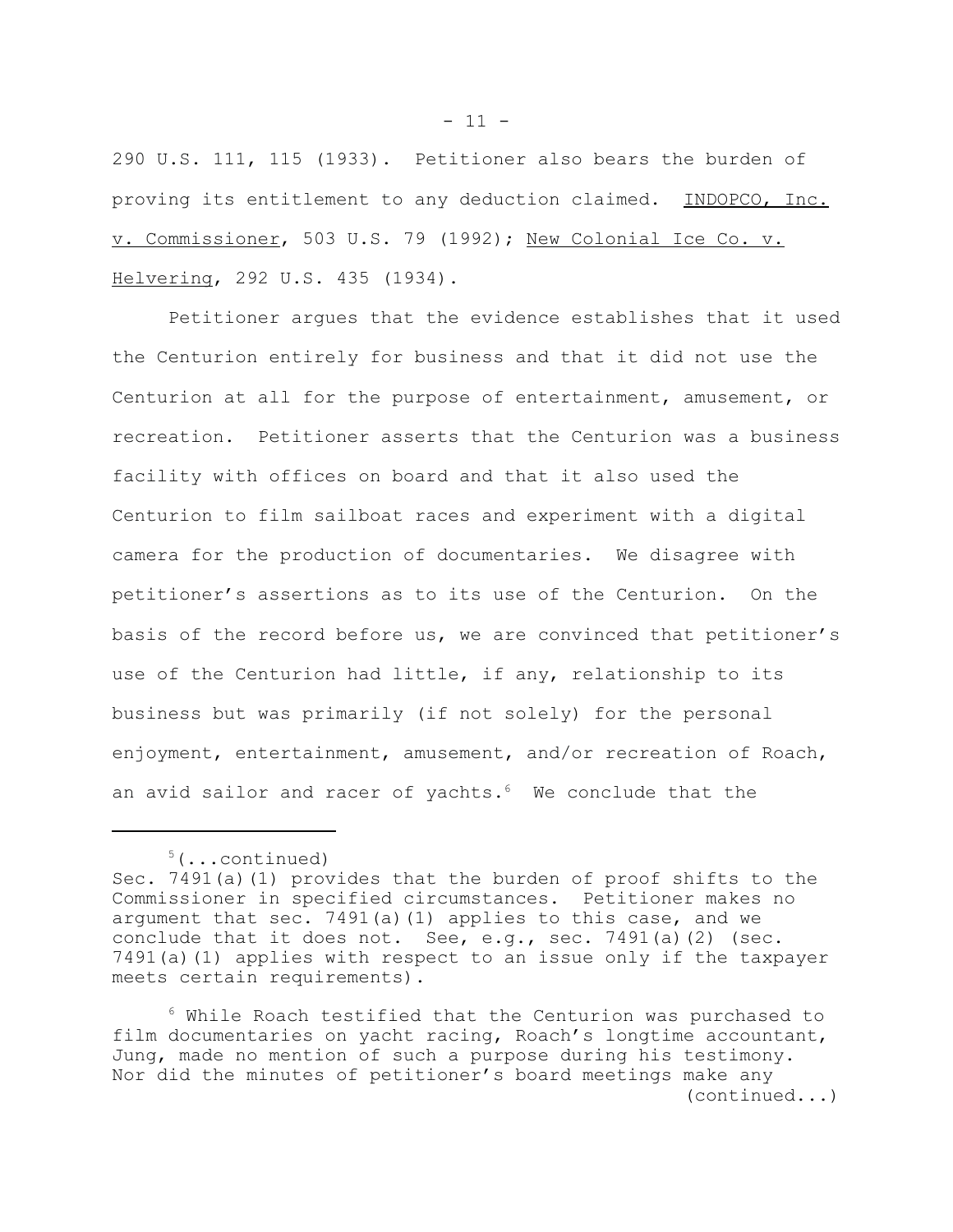expenses related to the Centurion were not "ordinary and necessary expenses paid or incurred during the taxable year in carrying on any trade or business" of petitioner's within the meaning of section 162(a) and, accordingly, that none of petitioner's expenses related to the Centurion are deductible by it under section 162(a). Cirelli v. Commissioner, 82 T.C. 335, 349-350 (1984); Am. Props., Inc. v. Commissioner, 28 T.C. 1100 (1957), affd. per curiam 262 F.2d 150 (9th Cir. 1958); see also Carter v. Commissioner, T.C. Memo. 1978-202, affd. 645 F.2d 784 (9th Cir. 1981).

Even if petitioner did meet the requirements of section 162(a) as to those expenses, it would still not prevail. Under section 274(a)(1)(B),<sup>7</sup> deductions which otherwise would be

 $7$  Section 274(a)(1) provides in pertinent part: (continued...)

 $6(\ldots \text{continued})$ 

mention of the filming of documentaries; the minutes stated that the Centurion was "to be used for a general business office, staff and client meetings, and corporate entertainment". (Emphasis added.) Petitioner's petition to this Court also makes no mention of the filming of documentaries; it alleges as to this issue that "Expenses incurred by Petitioner during income tax years ended August 31, 1998 and August 31, 1999 in connection with maintaining an office at its principal place of business on \* \* \* [the Centurion] are fully deductible under Code Section 162(a) for each of said income tax years." Petitioner made this allegation pursuant to Rule 34(b)(4) and (5), which requires that every petition to this Court contain "Clear and concise assignments of each and every error which the petitioner alleges to have been committed by the Commissioner in the determination of the deficiency \* \* \* [and] Clear and concise lettered statements of the facts on which the petitioner bases the assignments of error".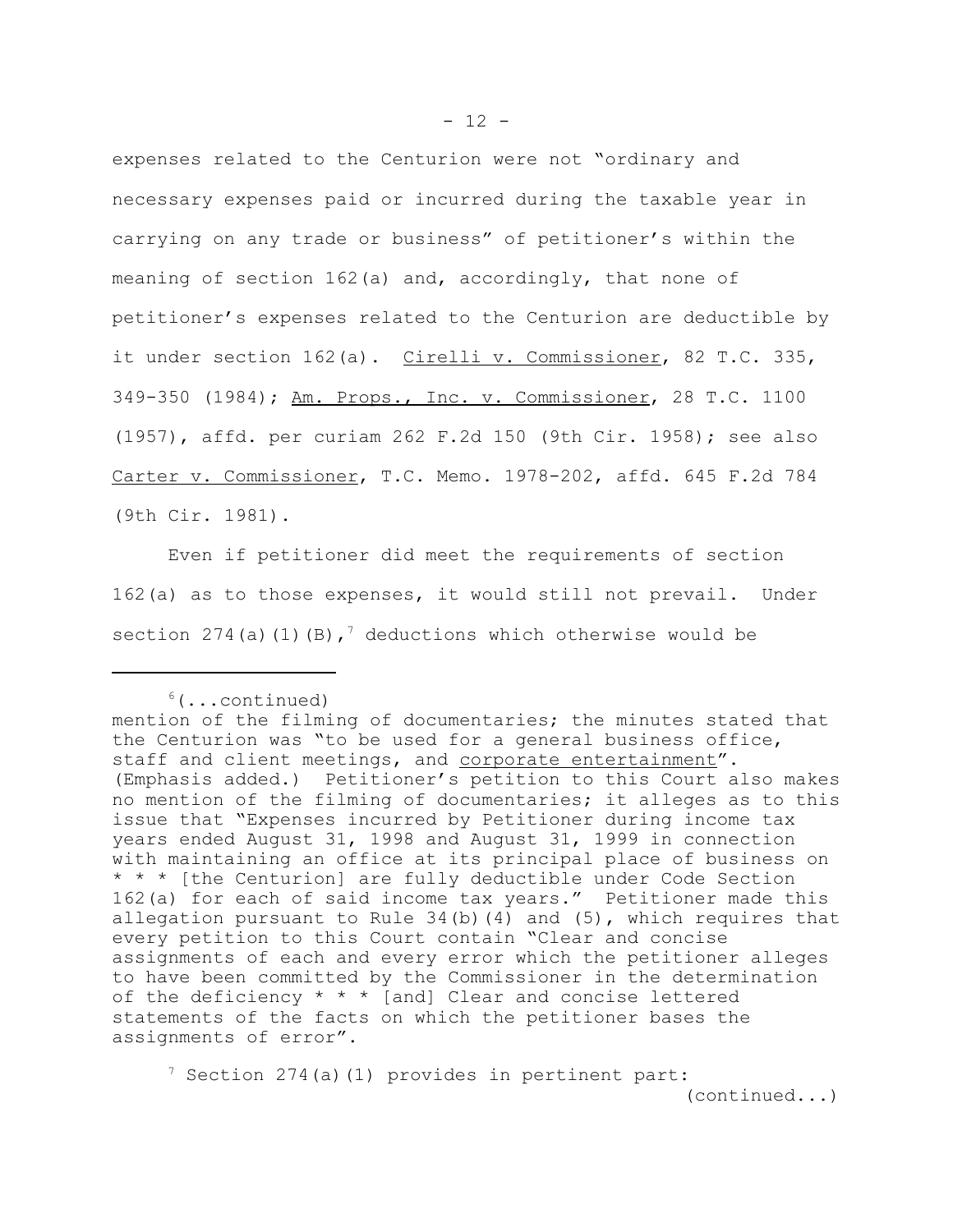allowable for expenses paid with respect to a "facility" are not allowed when the facility is used in connection with an activity which is of a type generally considered to constitute entertainment, amusement, or recreation. Catalano v. Commissioner, 240 F.3d 842, 845 (9th Cir. 2001), affg. T.C. Memo. 1998-447; Gordon v. Commissioner, T.C. Memo. 1992-449; Stan Frisbie, Inc. v. Commissioner, T.C. Memo. 1990-419. In this context, the term "facility" "'includes any item of real or personal property which is owned, rented, or used by a taxpayer in conjunction or connection with an entertainment activity'". Ireland v. Commissioner, 89 T.C. 978, 981 (1987) (quoting H. Conf. Rept. 95-1800, at 249 (1978), 1978-3 C.B. (Vol. 1) 521, 583); see also sec. 1.274-2(e)(2)(i), Income Tax Regs. The Centurion is a yacht which, in turn, is a "facility" within the

(A) Activity.--With respect to an activity which is of a type generally considered to constitute entertainment, amusement, or recreation, unless the taxpayer establishes that the item was directly related to  $* * *$  the active conduct of the taxpayer's trade or business, or

(B) Facility.--With respect to a facility used in connection with an activity referred to in subparagraph (A).

 $7(\ldots \text{continued})$ SEC. 274(a). Entertainment, Amusement, or Recreation.--

<sup>(1)</sup> In general.--No deduction otherwise allowable under this chapter shall be allowed for any item–-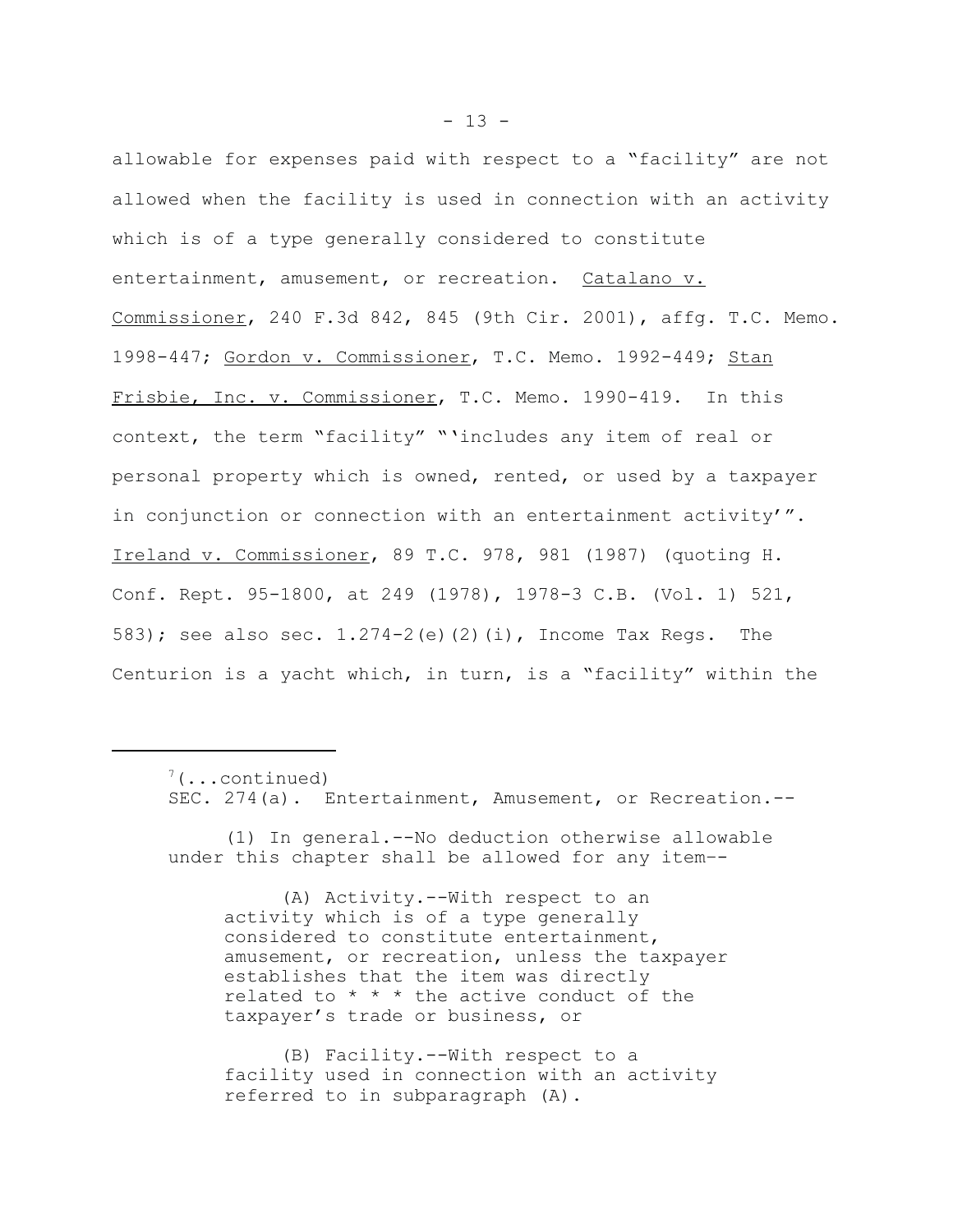applicable meaning of that term.<sup>8</sup> Catalano  $v$ . Commissioner, supra at 845; Stan Frisbie, Inc. v. Commissioner, supra; sec. 1.274-2(e)(2)(i), Income Tax Regs.; see also H. Conf. Rept. 95-1800, supra at 249, 1978-3 C.B. (Vol. 1) at 583 (for purposes of section  $274(a)(1)(B)$ , the term "facilities" "[includes] yachts, hunting lodges, fishing camps, swimming pools, tennis courts, and bowling alleys  $* * *$  [and] may include airplanes, automobiles, hotel suites, apartments, and houses (such as beach cottages and ski lodges) located in recreational areas").

The slightest use of a facility in connection with an activity which is of a type generally considered to constitute entertainment, amusement, or recreation operates under the text of section 274(a)(1)(B) to disallow any deduction as to that facility. See Ireland v. Commissioner, supra at 983; Harrigan Lumber Co. v. Commissioner, 88 T.C. 1562, 1564-65 (1987), affd. without published opinion 851 F.2d 362 (11th Cir. 1988); Catalano v. Commissioner, T.C. Memo. 1998-447, affd. 240 F.3d 842 (9th Cir. 2001); see also H. Conf. Rept. 95-1800, supra at 249, 1978-3 C.B. (Vol. 1) at 583. Whether an activity is of such a type is

 $- 14 -$ 

<sup>8</sup> Although Roach testified that in 1991 some associations stopped calling a sailboat a "yacht" and that the Centurion is therefore not actually a "yacht", we apply the meaning of that term as it is commonly understood to include "any of various recreational watercraft  $* * *$  [such as] a sailboat used for racing". Merriam-Webster's Collegiate Dictionary 1370 (10th ed. 1999).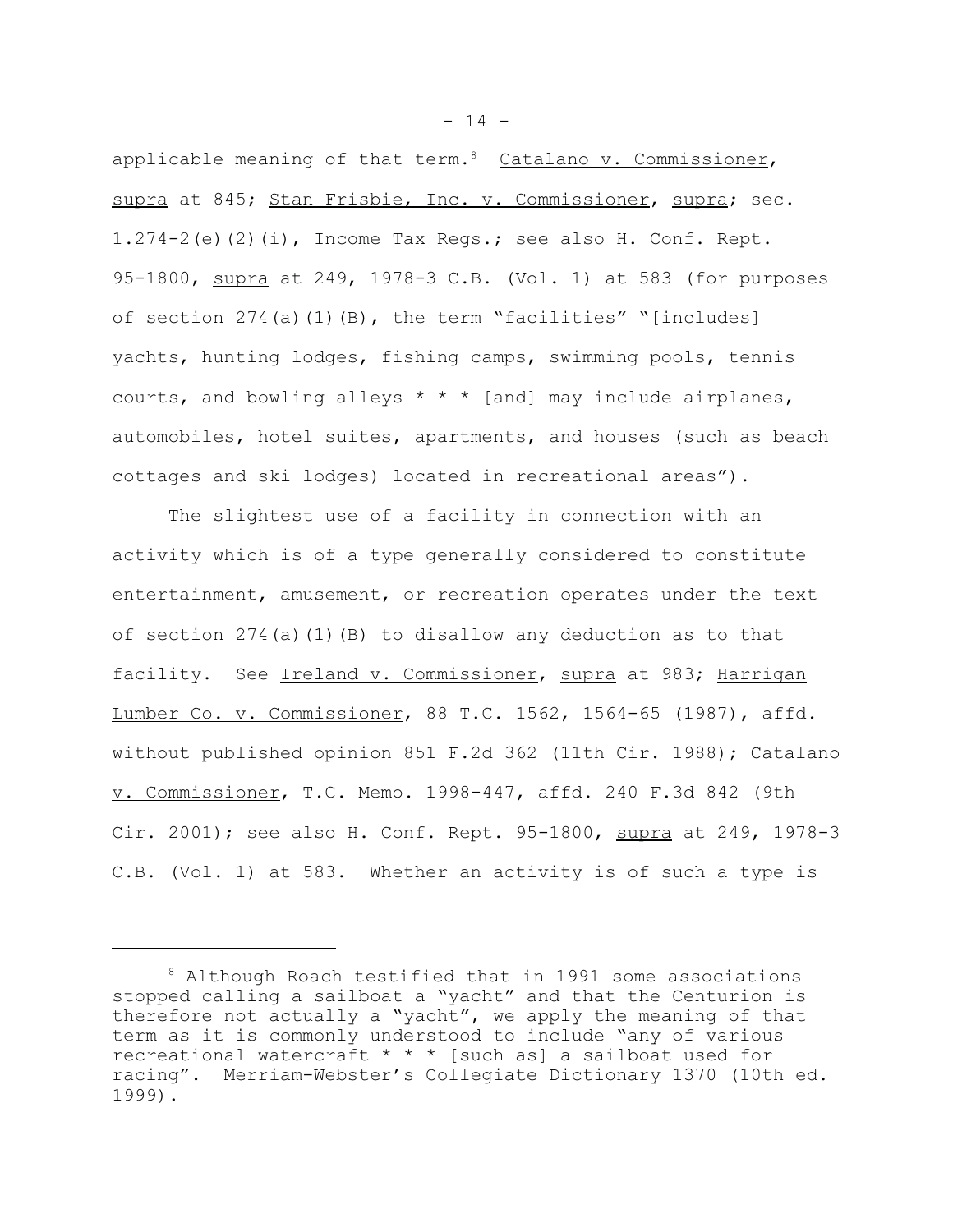measured objectively. As the Treasury Department's regulations under section 274 state as to the matter of entertainment:

An objective test shall be used to determine whether an activity is of a type generally considered to constitute entertainment. Thus, if an activity is generally considered to be entertainment, it will constitute entertainment for purposes of this section and section 274(a) regardless of whether the expenditure can also be described otherwise, and even though the expenditure relates to the taxpayer alone. This objective test precludes arguments such as that "entertainment" means only entertainment of others or that an expenditure for entertainment should be characterized as an expenditure for advertising or public relations.  $* * *$  [Sec. 1.274-2(b)(1)(ii), Income Tax Regs.]

We see no reason why this same sort of objective test should not also apply to the other two matters of amusement and recreation.

Here, the Centurion was used by Roach, in the name of petitioner, in connection with an activity, sailing, which is of a type that we would consider to constitute entertainment, amusement, and/or recreation. In addition to the fact that petitioner's board acknowledged in its minutes that sailing was a form of corporate entertainment and that Roach admitted in the property tax statements that sailing the Centurion was a form of "recreation" and "pleasure", the builders of the Centurion designed it specifically with an eye towards high class entertainment, amusement, and recreation. Roach also actually used the Centurion for entertainment, amusement, and/or recreation. Roach raced the Centurion, slept upon it, wined and dined upon it, and hosted upon it personal invitees who sometimes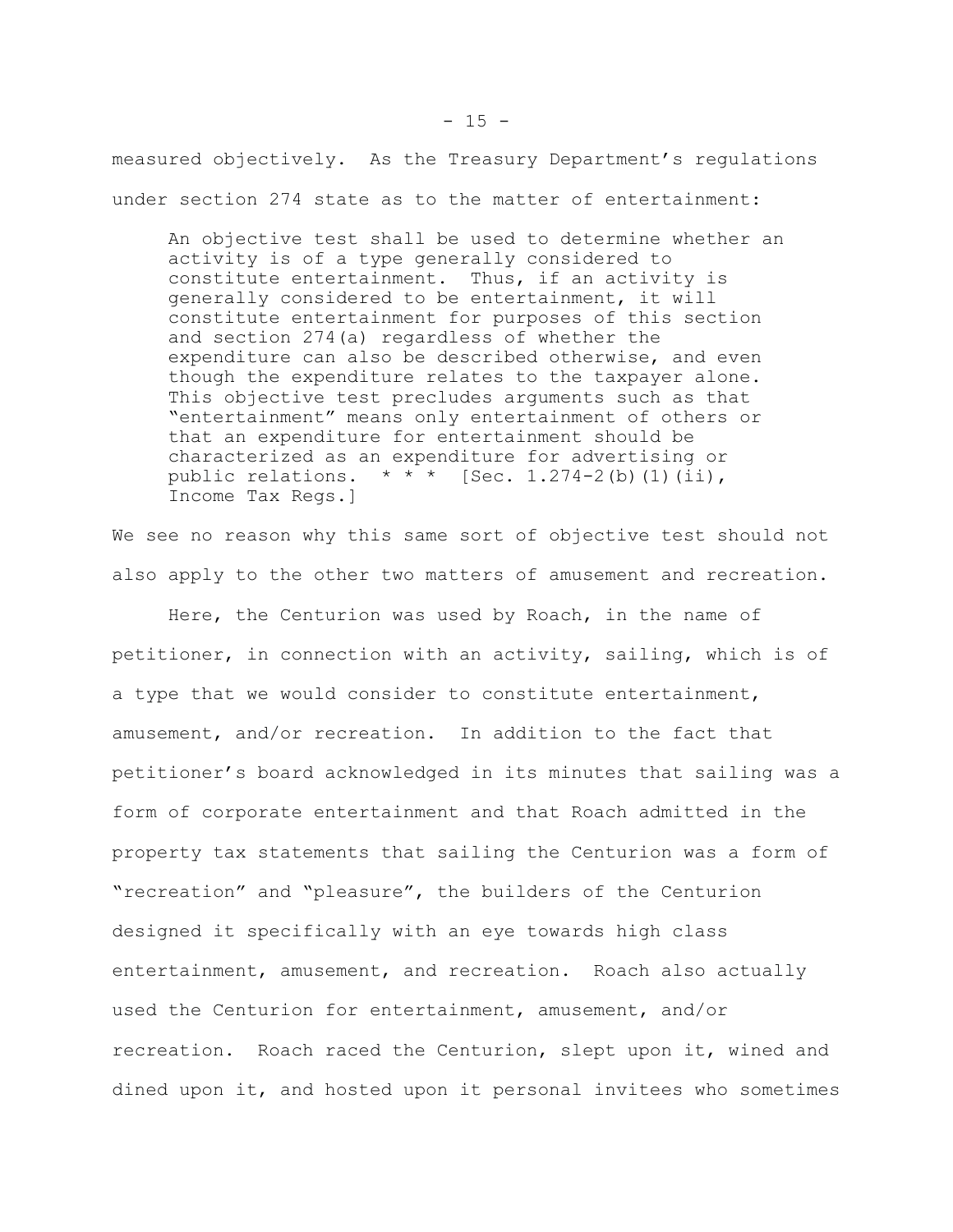relaxed, fished, took pictures, or conversed on matters of a personal nature. Roach also participated regularly in the beer can races, events which were held in the spirit of camaraderie and which, Roach stated, were the perfect venue for entertaining clients and prospective clients. The fact that the Centurion was used in connection with an activity of a type generally considered to constitute entertainment, amusement, and/or recreation is seen further from the testimony of Roach himself. He testified:

Q Mr. Roach, how long have you been sailing?

A Since approximately -- I think probably in 1975 was the first time I was ever on a sailboat.

- Q So you enjoy sailing?
- A Without a doubt.
- Q What do you like about sailing?

 $\star$   $\star$   $\star$   $\star$   $\star$   $\star$   $\star$ 

A I think really the bottom line reason I like sailing is simply because if I am on the water in the act of sailing -- not doing anything else, but sailing -- for me, whatever was bothering me back on shore drops away. I've ridden motorcycles for 30 years. It's the same experience. There are some things that I hope for each of us that gives us some release and sense of simply being in the moment and leaving the baggage, whatever it may be, of our daily lives behind for this particular moment.

We sustain respondent's disallowance of the disputed deductions.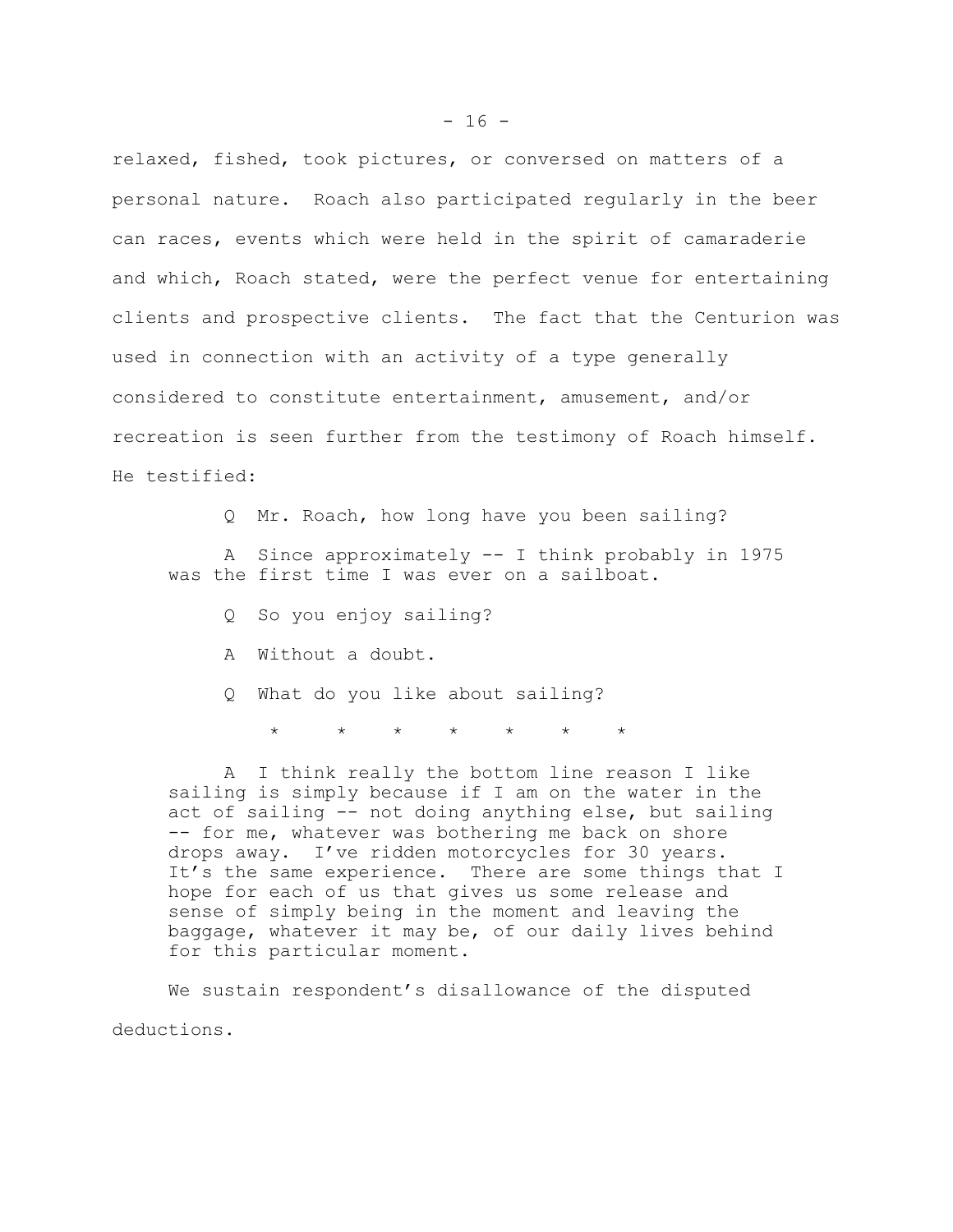$- 17 -$ 

## 3. Accuracy-Related Penalties

Respondent also determined that petitioner is liable for accuracy-related penalties under section 6662(a). In relevant part, section 6662(a) and (b) imposes an accuracy-related penalty if any portion of an underpayment is attributable to negligence or disregard of rules or regulations. Negligence includes any failure to make a reasonable attempt to comply with the provisions of the internal revenue laws, any failure to exercise ordinary and reasonable care in the preparation of a tax return, and any failure to keep adequate books and records. Sec. 1.6662-3(b)(1), Income Tax Regs. Negligence has also been defined as a lack of due care or a failure to do what a reasonable and prudent person would do under similar circumstances. Allen v. Commissioner, 925 F.2d 348, 353 (9th Cir. 1991), affg. 92 T.C. 1 (1989). The term "disregard" includes any careless, reckless, or intentional disregard of rules or regulations. Sec. 1.6662-3(b)(2), Income Tax Regs.

Respondent bears the burden of production under section 7491(c) and must come forward with sufficient evidence indicating that it is appropriate to impose an accuracy-related penalty. Higbee v. Commissioner, 116 T.C. 438, 446-447 (2001). Once respondent has met this burden, the taxpayer must come forward with persuasive evidence that the accuracy-related penalty does not apply. Id. The taxpayer may establish, for example, that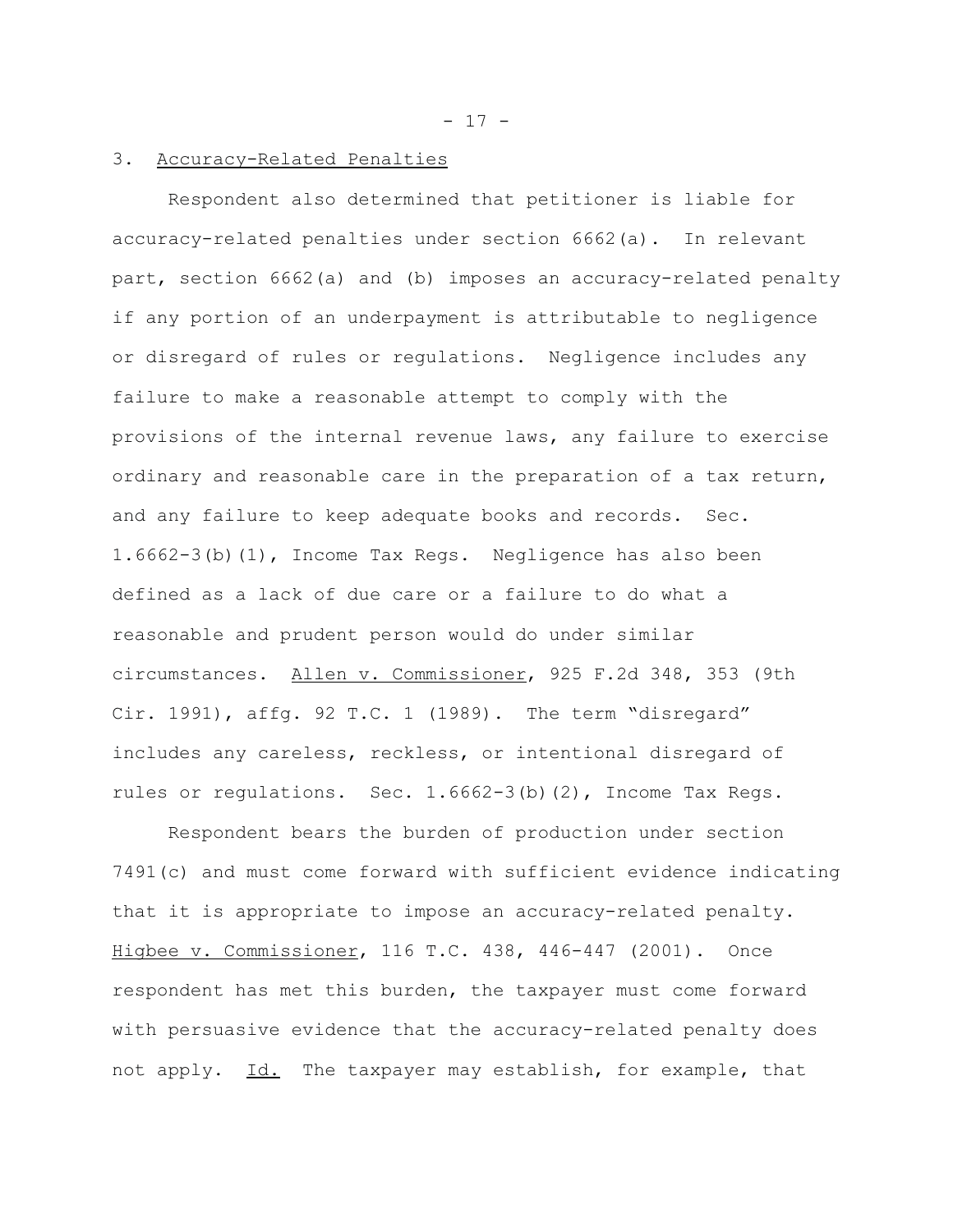part or all of the accuracy-related penalty is inapplicable because it is attributable to an understatement for which the taxpayer acted with reasonable cause and in good faith. Sec.  $6664(c)(1)$ . Whether a taxpayer acted as such is a factual determination, sec. 1.6664-4(b)(1), Income Tax Regs., for which the taxpayer's effort to assess the proper tax liability is a very important consideration.

Here, we conclude that respondent has met his burden of production. Petitioner's deductions of the expenses related to the Centurion were an unreasonable application of the internal revenue laws, e.g., the disputed deductions were contrary to the plain text of section  $274(a)(1)(B)$  and to quidance as that text's interpretation that was published well before the first year in issue. See Catalano v. Commissioner, 240 F.3d at 845. Petitioner also failed to keep adequate books and records in support of those deductions, e.g., petitioner failed to maintain adequate records documenting the individuals who were on board the Centurion during the subject years. Petitioner, through Roach, also showed a lack of due care in the preparation of the subject returns, e.g., Roach did not give Jung all of the information required to report the disputed deductions correctly and gave to Jung misinformation as to those deductions.

Petitioner argues that it may escape the accuracy-related penalties in that, it claims, it relied reasonably upon Jung to

 $- 18 -$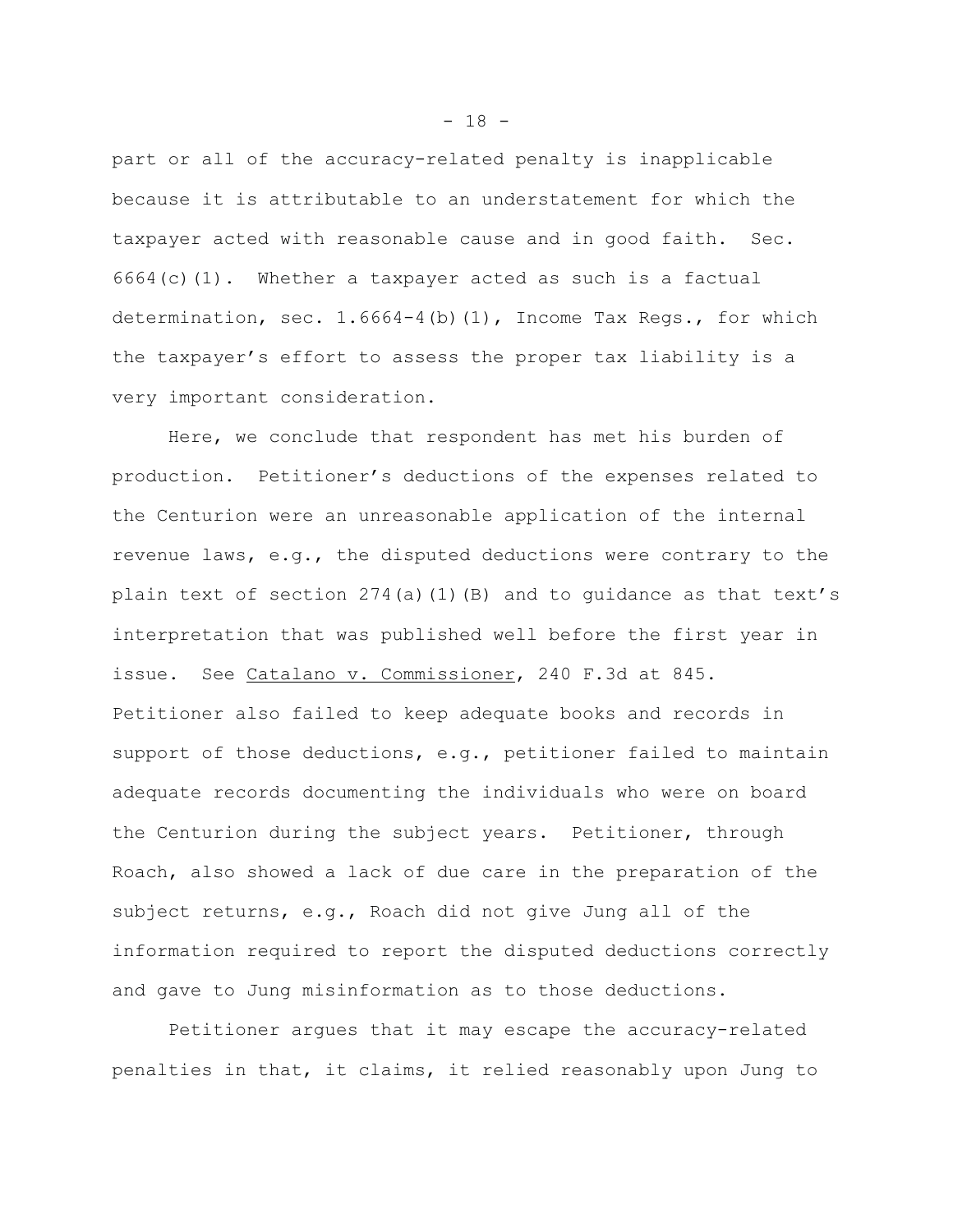prepare its Federal income tax returns correctly. We disagree with petitioner's assertion that it relied reasonably upon Jung to prepare its tax returns correctly. While it is true that the reliance on the advice of a professional as to the tax treatment of an item may sometimes be enough to escape the imposition of a section 6662(a) accuracy-related penalty, see United States v. Boyle, 469 U.S. 241 (1985); sec. 1.6664-4(b), Income Tax Regs., the mere fact that a taxpayer such as petitioner claims to have relied upon a professional is not enough to fall within this defense. A taxpayer such as petitioner seeking to avail itself of this defense must prove by a preponderance of evidence: (1) The professional was a competent tax adviser who had sufficient expertise to justify reliance; (2) the taxpayer provided necessary and accurate information to the adviser; and (3) the taxpayer actually relied in good faith on the adviser's judgment. Neonatology Associates, P.A. v. Commissioner, 115 T.C. 43, 99 (2000), affd. 299 F.3d 221 (3d Cir. 2002); see also Catalano v. Commissioner, 240 F.3d at 845 (the reasonable reliance defense requires that the taxpayer establish the professional qualifications of a purported expert and the nature of the advice that was purportedly given).

On the basis of the credible evidence in the record, we are unable to conclude that any of these three requirements has been met. First, the mere fact that Jung is a certified public

 $- 19 -$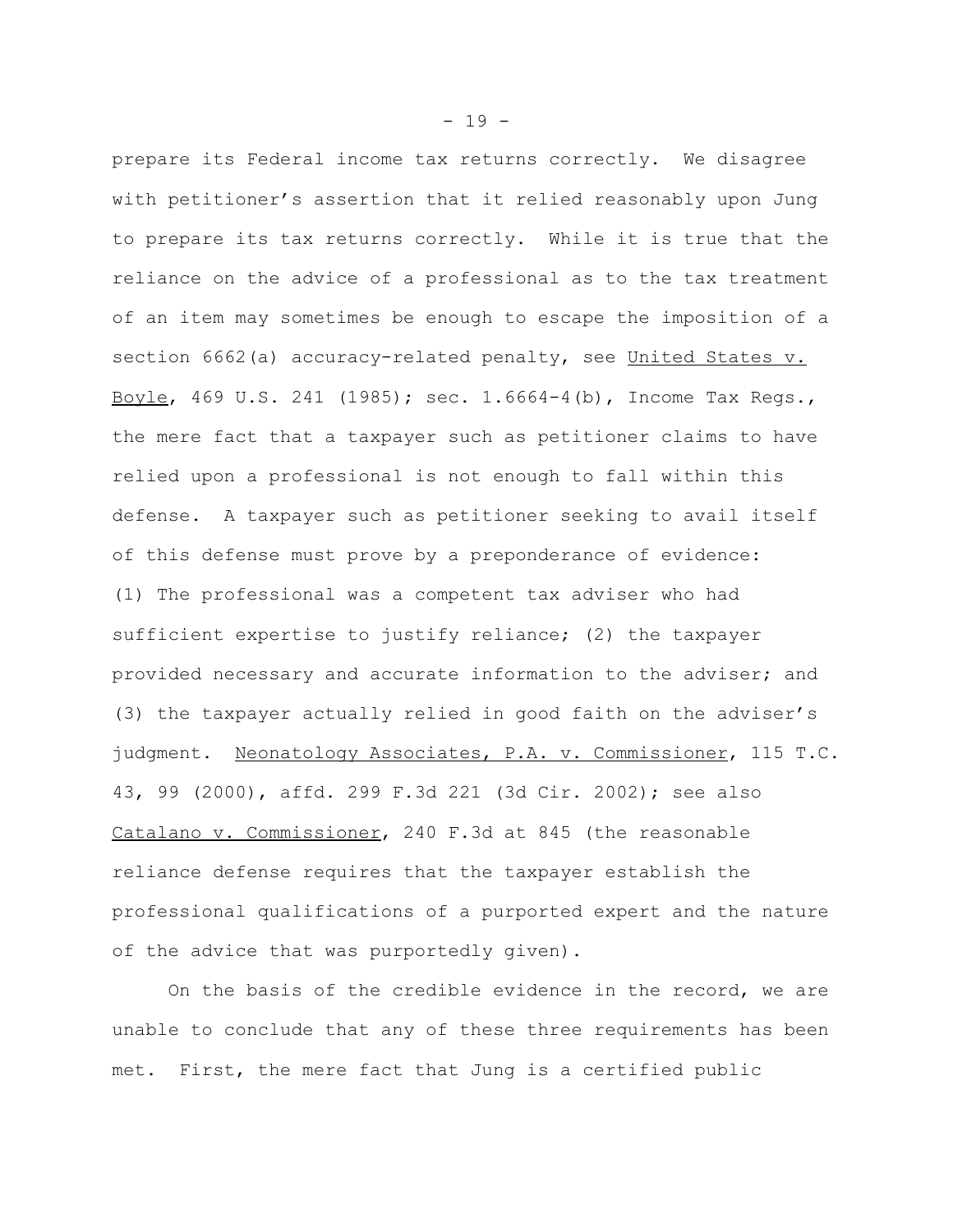accountant does not necessarily make him a competent tax adviser. While petitioner at trial focused his examination of Jung's qualifications on establishing that he is in fact a certified public accountant, petitioner made a feeble attempt to ferret out the professional qualifications of Jung as to tax matters. We do know from Jung's testimony, however, that he admittedly has an incomplete understanding of section 274 and its application to this case.

Second, the record establishes that petitioner did not give Jung all of the available information that he needed to report the disputed deductions correctly and that Roach actually gave Jung misinformation on the Centurion that affected his reporting of those deductions. As to the latter, Jung testified, his understanding of section  $274(a)(1)(B)$  was that it applied only to boats that were out for long periods of time or that had people sleeping on board and that it did not apply to stationary boats which were simply used as a conference room or meeting place, such as he believed was the case as to petitioner's use of the Centurion.

Third, the record establishes that Roach, as an officer of petitioner, did not in good faith rely upon his stated belief that Jung would prepare the subject returns correctly. Roach, a lawyer, obviously knew that Jung would have needed, but did not have, all relevant available information on the Centurion in

 $-20 -$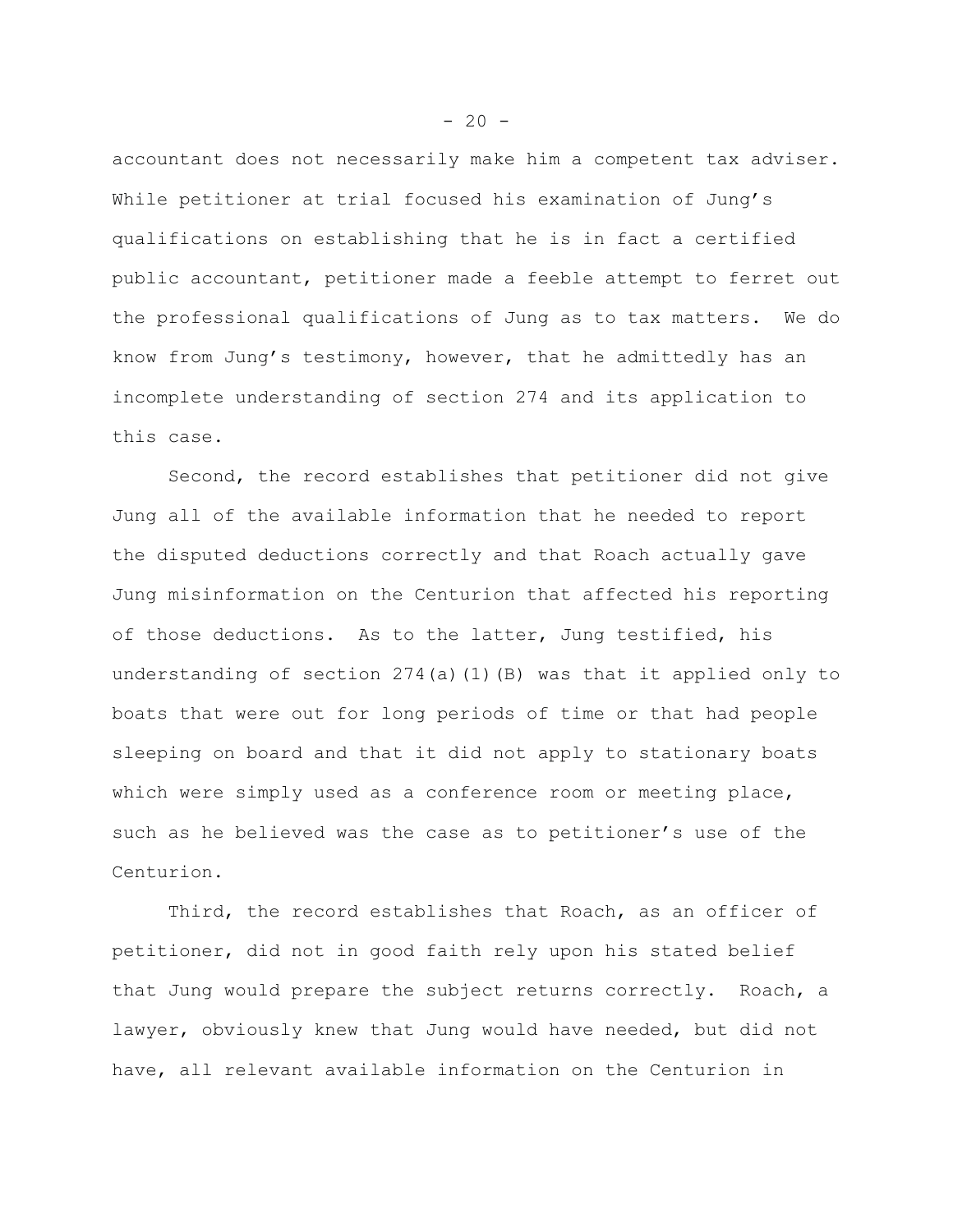order to prepare complete and accurate tax returns for petitioner and that Jung would be unable to prepare complete and accurate returns given the information with which he was furnished.

Nor do we believe that Roach, as an officer of petitioner, reasonably relied on his stated belief that a prior audit of the disputed deductions did not result in a disallowance of them. First, from a factual point of view, we are unable to find on the basis of the credible evidence in the record that respondent in a prior year actually passed upon the application of sections 162(a) and 274(a)(1)(B) to expenses similar to those underlying the disputed deductions. According to Jung, Roach's 1993 individual income tax return was the only prior return that was audited, and respondent determined during this audit that 20 percent of the sailboat use at issue there was personal in nature. We know nothing about the facts underlying that determination or the facts underlying the earlier boat (presumably, the Catalina). We do know, however, that the facts underlying the earlier boat's usage are different from the facts at hand in that Roach only began to race sailboats earnestly in 1993. We also know that petitioner has not explained why, in examining Roach's personal income tax return, respondent would have passed on an application of section  $274(a)(1)(B)$ . In a case such as this involving a corporation and its sole shareholder, that section serves to disallow the deduction taken for the

 $- 21 -$